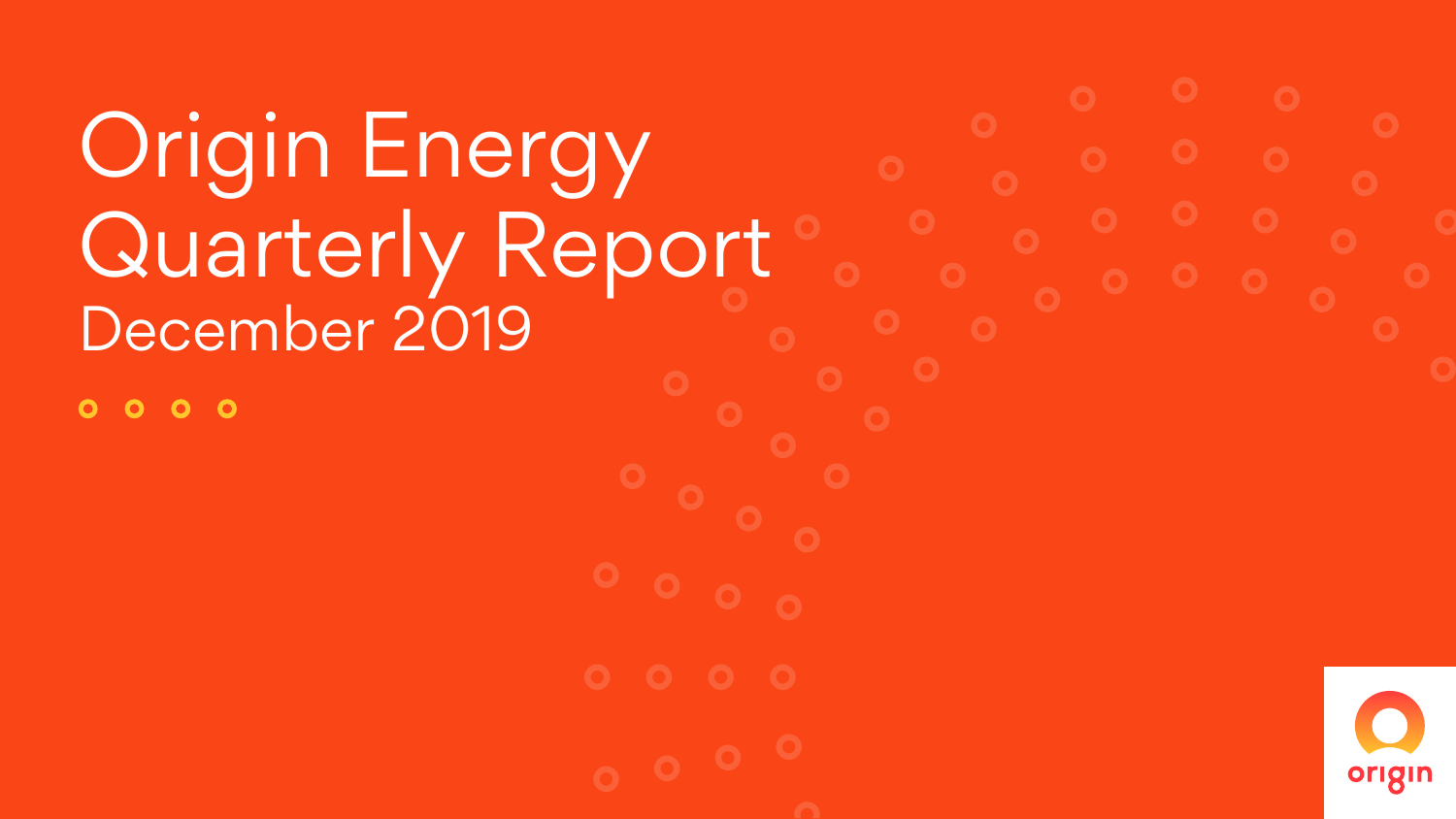### Overview of quarterly result

|                                 | Unit           | Dec-19 | $Sep-19$ | % Myt | Dec-18 | % Myt | FYTD-20 | FYTD-19 | % Mvt |
|---------------------------------|----------------|--------|----------|-------|--------|-------|---------|---------|-------|
| Integrated Gas - Share of APLNG |                |        |          |       |        |       |         |         |       |
| Production                      | PJ             | 67.6   | 66.5     | 2%    | 63.1   | 7%    | 134.1   | 127.3   | 5%    |
| Sales                           | PJe            | 65.4   | 63.2     | 3%    | 64.2   | 2%    | 128.6   | 127.9   | 1%    |
| <b>Commodity Revenue</b>        | \$m            | 716.5  | 688.3    | 4%    | 740.9  | (3%)  | 1,404.8 | 1,381.3 | 2%    |
| <b>Energy Markets</b>           |                |        |          |       |        |       |         |         |       |
| Electricity sales               | TWh            | 8.3    | 8.7      | (5%)  | 8.7    | (5%)  | 17.0    | 18.2    | (7%)  |
| Natural gas sales               | PJ             | 57.2   | 77.1     | (26%) | 65.0   | (12%) | 134.3   | 147.7   | (9%)  |
| Corporate                       |                |        |          |       |        |       |         |         |       |
| Origin capex                    | \$m            | 162    | 97       | 67%   | 150    | 8%    | 258     | 189     | 37%   |
| Investments                     | \$m\$          | 5      | 3        | 67%   | 2      | 150%  | 8       | 4       | 100%  |
| Net cash from APLNG             | $\mathsf{\$m}$ | 425    | 95       | 347%  | 393    | 8%    | 520     | 393     | 32%   |

- Record APLNG production, up 2% on Sep-19 quarter and 7% on Dec-18 quarter with commissioning of the ERIC pipeline from July improving utilisation of processing capacity, less operated facility maintenance, and higher non-operated facility availability and well performance.
- APLNG revenue up 4% on Sep-19 quarter driven by a higher proportion of LNG sales and down 3% on Dec-18 quarter driven by lower effective prices.
- Energy Markets electricity volumes down 5% on Sept-19 quarter reflecting seasonality, and 5% on Dec-18 quarter due to expiry of Business contracts, lower Retail usage and customer numbers.
- Energy Markets gas volumes down 26% on Sep-19 quarter due to seasonality, and 12% on Dec-18 quarter due to the roll-off of some short term wholesale contracts, partially offset by increased Retail volumes and increased sales to generation.
- Origin capex of \$162 million primarily related to generation maintenance and Beetaloo appraisal.
- Origin received net cash distributions from APLNG of \$520 million over H1 FY2020, in line with guidance.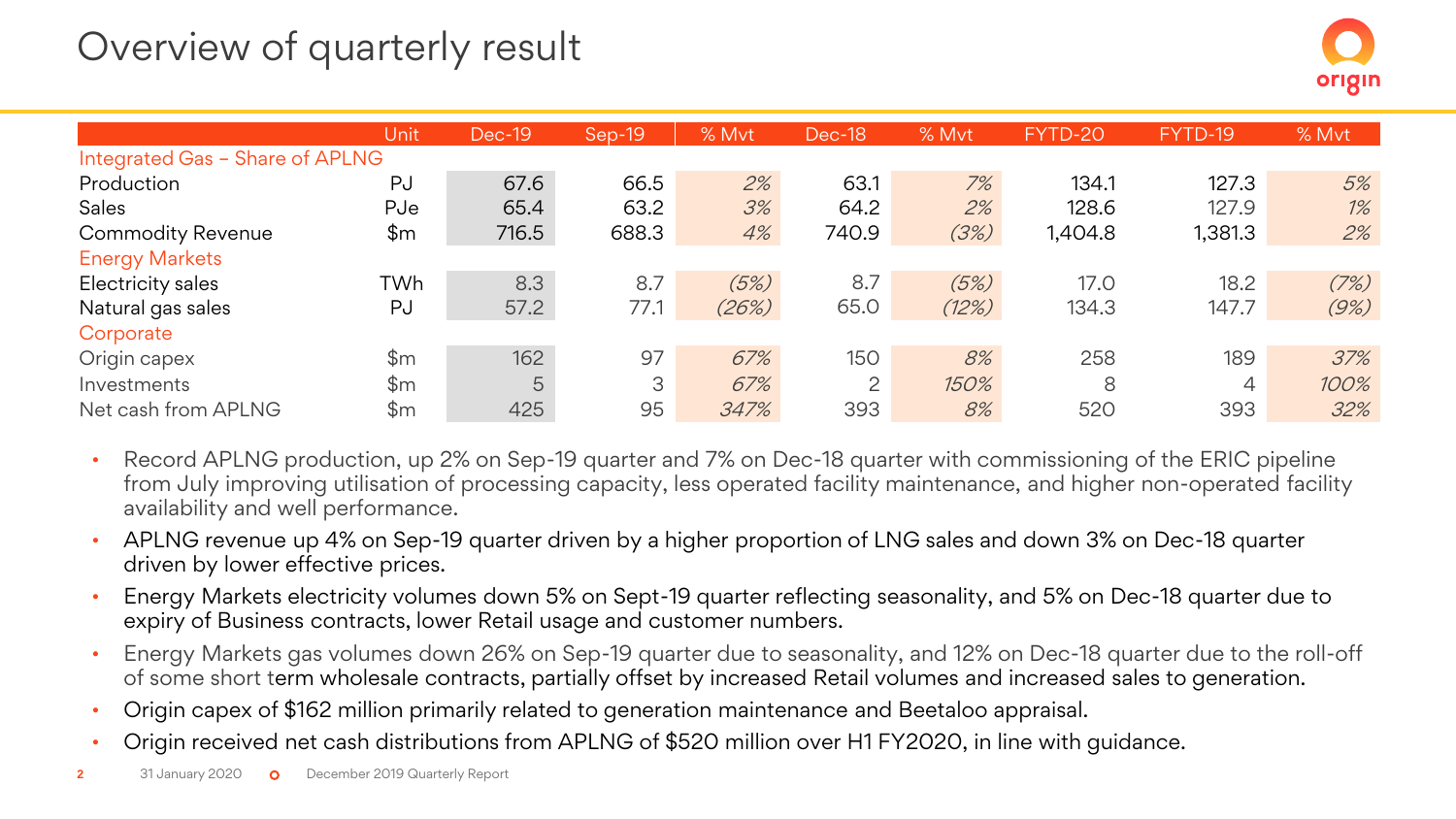### Oil and LNG markets





Source: Petroleum Association of Japan, Origin analysis Source: IHS Markit<sup>1</sup>

- APLNG's effective oil price in the Dec-19 quarter was US\$69/bbl (A\$100/bbl), flat from Sep-19 quarter but down from US\$76/bbl (A\$106/bbl) in the Dec-18 quarter.
- As at 29 January 2020, 93% of the FY2020 APLNG related JCC oil exposure has been priced at US\$68/bbl.
- Spot LNG prices recovered over the quarter in line with seasonal patterns but were lower vs Dec-18 due to additional global gas supply and subdued demand growth.

1) The use of this content was authorised in advance. Any further use or redistribution of this content is strictly prohibited without written permission by IHS Markit.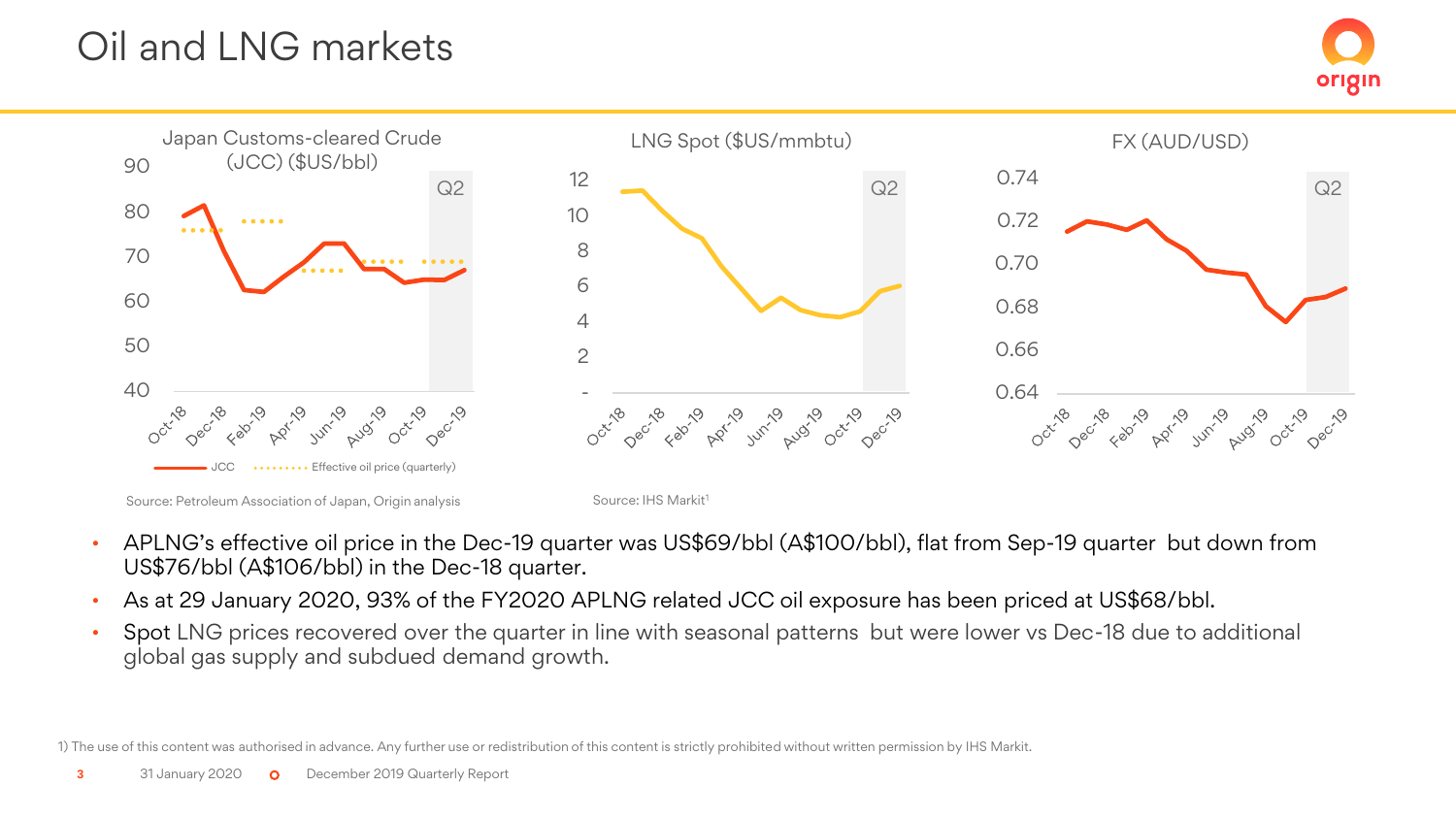### Integrated Gas – 37.5% share of APLNG



|                              | Unit              | Dec-19 | Sep-19 | % Myt | Dec-18 | % Myt | D-20<br>FΥ | $D-19$<br>FYT. | % Myt |
|------------------------------|-------------------|--------|--------|-------|--------|-------|------------|----------------|-------|
| Total production (ORG share) | PJ                | 67.6   | 66.5   | 2%    | 63.1   | 7%    | 134.1      | 127.3          | 5%    |
| LNG (ORG share)              |                   |        |        |       |        |       |            |                |       |
| Production                   | kt                | 907.8  | 828.7  | 10%   | 844.0  | 8%    | 1,736.5    | 1,610.7        | 8%    |
| Sales                        | kt                | 911.8  | 811.8  | 12%   | 838.6  | 9%    | 1,723.6    | 1,600.7        | 8%    |
| <b>Commodity Revenue</b>     | \$m               | 657.0  | 601.6  | 9%    | 650.5  | 1%    | 1,258.6    | 1,177.5        | 7%    |
| Average realised price       | US\$/mmbtu        | 9.38   | 9.67   | (3%)  | 10.59  | (11%) | 9.52       | 10.13          | (6%)  |
| Domestic Gas (ORG share)     |                   |        |        |       |        |       |            |                |       |
| Sales                        | PJ                | 14.9   | 18.2   | (18%) | 17.7   | (16%) | 33.1       | 39.2           | (16%) |
| <b>Commodity Revenue</b>     | \$m               | 59.5   | 86.7   | (31%) | 90.4   | (34%) | 146.2      | 203.9          | (28%) |
| Average realised price       | $\frac{1}{2}$ /GJ | 4.00   | 4.76   | (16%) | 5.10   | (22%) | 4.42       | 5.20           | (15%) |
|                              |                   |        |        |       |        |       |            |                |       |
| Origin Only costs            |                   |        |        |       |        |       |            |                |       |
| Origin hedging/trading costs | \$m               | (63.9) | (21.9) | 192%  | (78.1) | (18%) | (85.8)     | (129.2)        | (34%) |

Note: A minor restatement has been made to Sep-19 domestic gas sales and revenue

- LNG revenue was up 9% on Sep-19 quarter in line with increased volumes, and relatively stable on Dec-18 quarter with higher volumes to meet nominations of contracted LNG customers, partially offset by lower realised prices.
- Domestic Gas revenue was down 31% on the Sep-19 quarter due to lower seasonal demand, and down 34% on Dec-18 quarter primarily due to lower short term contract volumes as a result of higher nominations for contracted LNG, as well as lower short term domestic prices.
- Hedging/trading costs increased quarter-on-quarter reflecting timing of losses on the LNG hedge position and amortisation of the oil hedging premium. Based on closed out positions and forward market prices as at 29 January 2020, we estimate a net loss on oil and LNG hedging and trading in FY2020 of \$102 million<sup>1</sup>. Higher oil prices increase the overall loss, partially offsetting revenue gains in APLNG

1) \$20 million relating to oil hedging (\$28 million premiums less \$8 million in hedge gains); \$60 million relating to closed out LNG hedge positions; and \$22 million relating to LNG trading positions.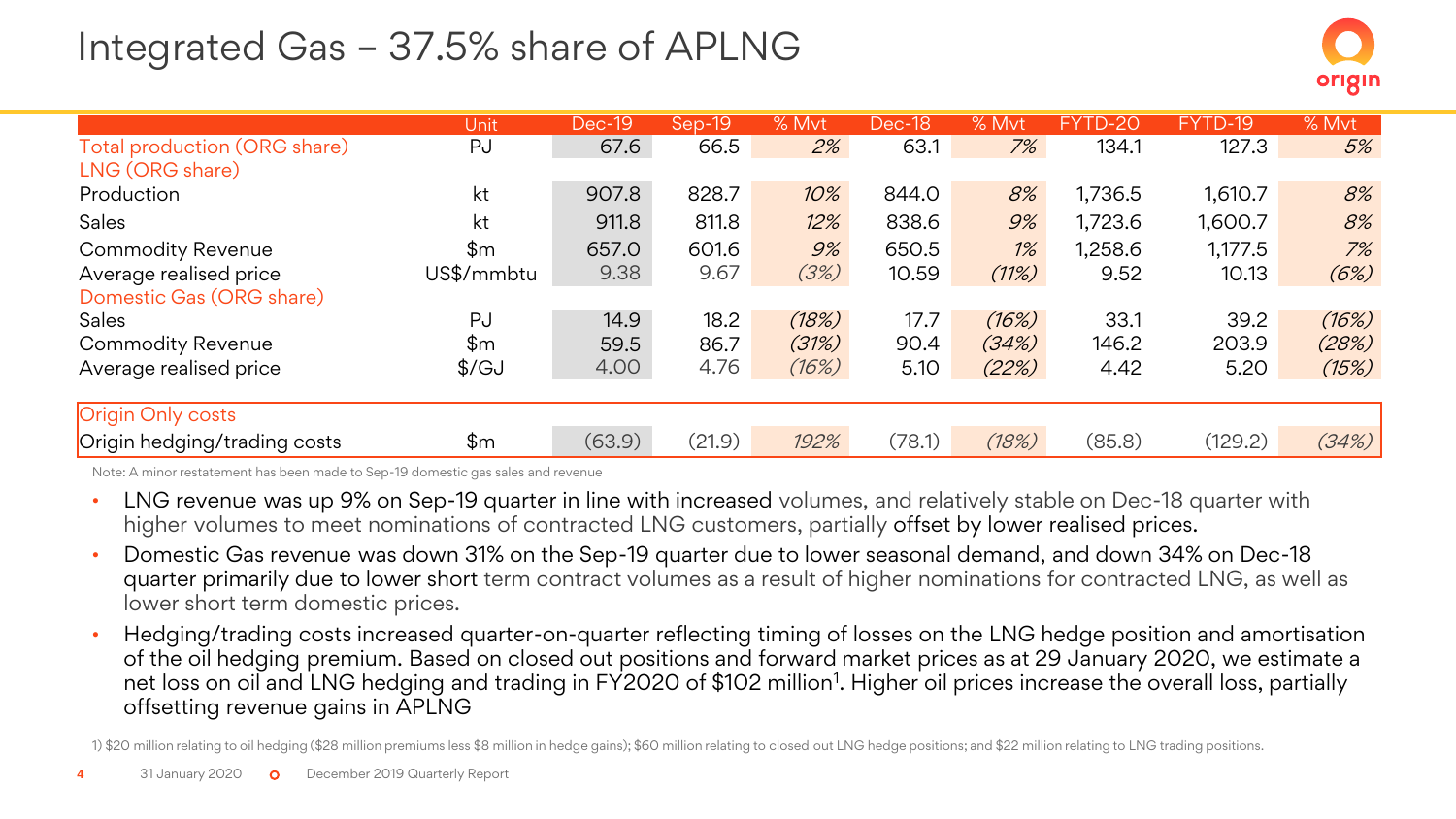|                                 | Unit | <b>Dec-19</b> | $Sen-19$                 | % Mvt | Dec-18 | % Myt     | FYTD-20                  | FYTD-19 | % Myt     |
|---------------------------------|------|---------------|--------------------------|-------|--------|-----------|--------------------------|---------|-----------|
| Origin only capex               |      |               |                          |       |        |           |                          |         |           |
| Capex                           | \$m  |               |                          | (60%) | 6      | (67%)     |                          | 6       | 17%       |
| E&A                             | \$m  | 25            | 10                       | 150%  |        | 1,150%    | 35                       |         | 775%      |
| APLNG capex <sup>1</sup> (100%) |      |               |                          |       |        |           |                          |         |           |
| E&A                             | \$m  | 29            | 18                       | 61%   | 34     | (15%)     | 47                       | 61      | (23%)     |
| Sustain and Other               | \$m  | 173           | 226                      | (23%) | 189    | (8%)      | 399                      | 482     | (17%)     |
| Workovers                       | \$m  |               | $\overline{\phantom{0}}$ | n/a   | 56     | $(100\%)$ | $\overline{\phantom{0}}$ | 96      | $(100\%)$ |

#### Origin only capex

- E&A spend primarily relates to Beetaloo (Kyalla) drilling with vertical section completed in November.
- As disclosed on the Company's website on 14 January 2019, a new sidetrack section of the Kyalla well is underway. Results from the Kyalla program are now expected through the production test over Q4FY2020 and Q1 FY2021.
- Environmental approval to drill and fracture stimulate the Velkerri well in the Beetaloo was granted in late December 2019 and construction of the well lease pad was completed in early December 2019 in preparation for drilling in Q4 FY2020.
- \$15 million in opex was incurred relating to an agreement to reduce Origin's share of overriding royalty in the Beetaloo APLNG capex
- E&A spend primarily related to two Condabri Deep pilot wells, fracture stimulation of South Burunga 2, and preparatory work.
- Sustain and Other capex was down 23% on Sep-19 quarter and down 17% on FYTD-19 due to:
	- ‒ \$50 million accrued benefit related to settlement of a claim in respect of initial project construction work
	- ‒ \$28 million lower non-operated spend due to less capital development activity
- From 1 July 2019, workover costs are recognised in operating expenses (in line with guidance provided in November 2019)

<sup>1)</sup> APLNG capex is reported on an accrual basis. Sep-19 has been adjusted by \$6 million to remove restoration costs and by \$48 to remove workover costs (both reclassified to operating cash flow). For the purpose of comparability Dec-18 and FYTD-19 workover costs have been shown separately

**<sup>5</sup>** 31 January 2020 **O** December 2019 Quarterly Report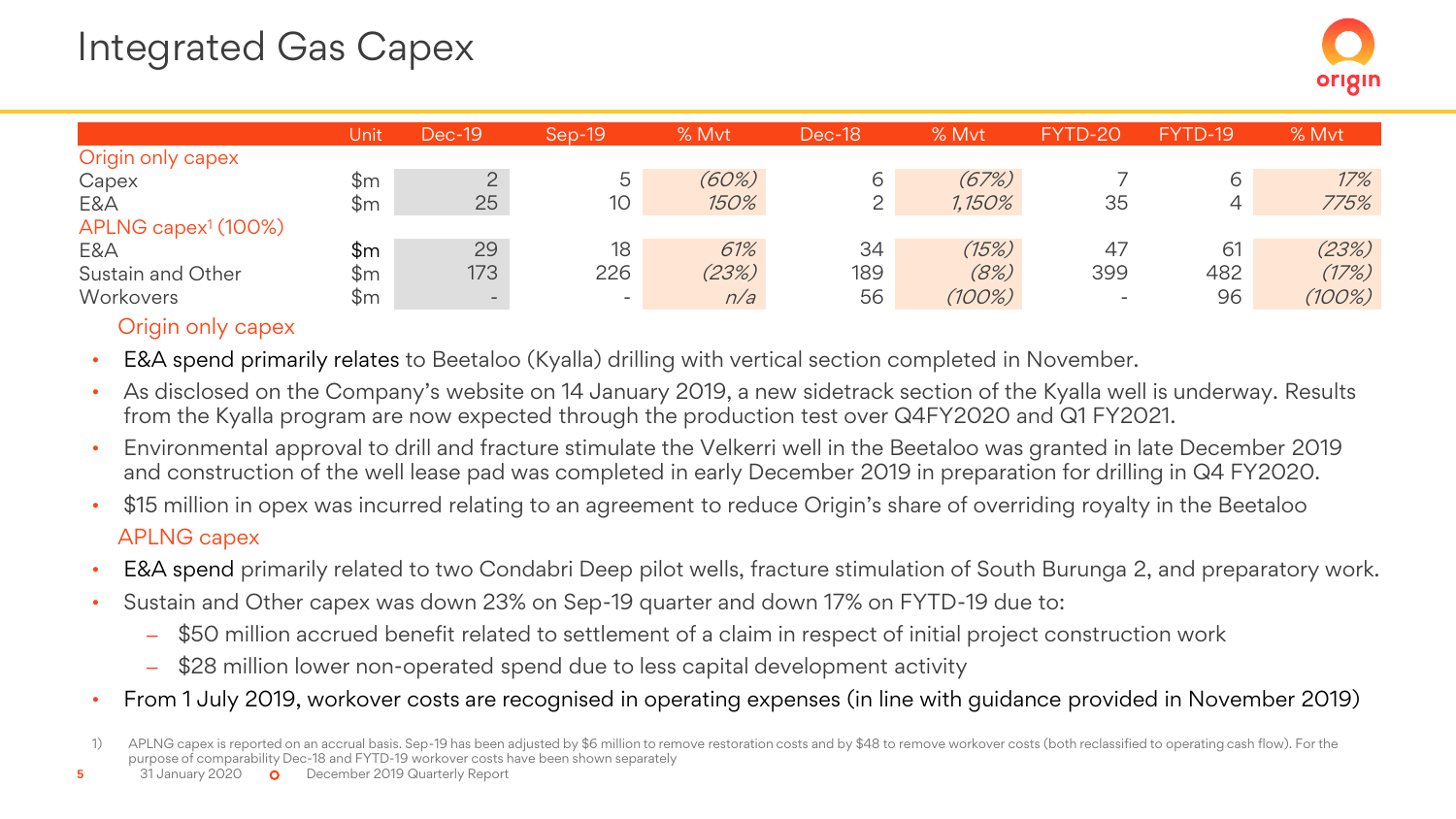#### Electricity and Gas markets



Average NEM spot electricity price for Dec-19 quarter was \$70.5/MWh, compared to \$79.9/MWh in the prior quarter and \$90.3/MWh in Dec-18:

origin

– Lower average prices primarily due to increases in both large scale and small scale renewable generation

- Average domestic spot gas price for Dec-19 quarter was \$7.51/GJ, compared to \$8.11/GJ in the prior quarter and \$10.06/GJ in Dec-18:
	- Price decline driven by lower Asia region LNG pricing over the last twelve months, seasonal demand, and expanded upstream gas supply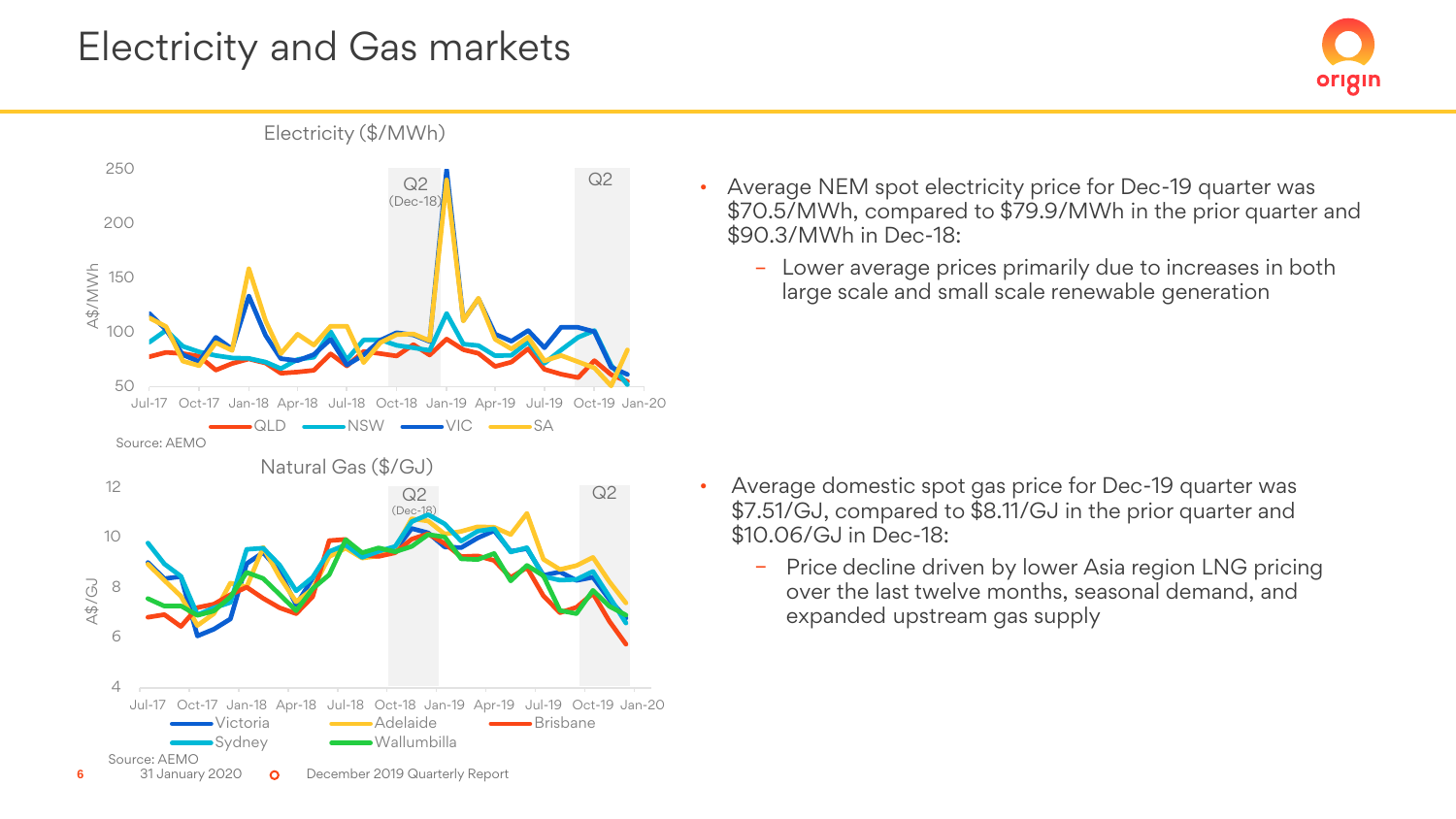### Energy Markets operations

|                                   | Unit | Dec-19 | $Sen-19$ | % Myt | Dec-18 | % Myt | FYTD-20' | FYTD-19 | % Myt |
|-----------------------------------|------|--------|----------|-------|--------|-------|----------|---------|-------|
| Sales volumes                     |      |        |          |       |        |       |          |         |       |
| Electricity - Retail              | TWh  | 3.7    | 4.4      | (16%) | 3.8    | (3%)  | 8.1      | 8.5     | (5%)  |
| Electricity - Business            | TWh  | 4.5    | 4.4      | 2%    | 4.9    | (8%)  | 8.9      | 9.6     | (7%)  |
| Natural gas - Retail              | PJ   | 8.2    | 16.7     | (51%) | 7.0    | 17%   | 24.9     | 23.3    | 7%    |
| Natural gas - Business            | PJ   | 34.8   | 44.9     | (22%) | 47.5   | (27%) | 79.7     | 102.2   | (22%) |
| Natural gas - Internal generation | PJ   | 14.3   | 15.4     | (7%)  | 10.5   | 36%   | 29.7     | 22.2    | 34%   |
| Capex                             | \$m  | 132    | 79       | 67%   | 138    | $-4%$ | 211      | 176     | 20%   |
| Investments                       | \$m  | 5      | 3        | 67%   | 2      | 150%  | 8        | 4       | 100%  |

- Electricity Retail volumes down 16% on Sep-19 quarter due to seasonality, and 3% on Dec-18 quarter due to lower usage and lower customer numbers.
- Electricity Business volumes remained relatively flat on Sep-19 quarter, and were down 8% on Dec-18 quarter due to expiration of Business contracts in Victoria and New South Wales.
- Gas Retail and Business sales down on Sep-19 quarter largely reflecting seasonality.
- Gas Retail volumes up 17% on Dec-18 quarter due to cooler weather during in Victoria and higher customer numbers.
- Gas Business volumes down 27% on Dec-18 quarter due to the expiration of Business contracts and the roll-off of some short term wholesale contracts in Queensland.
- Gas Internal generation up 36% on Dec-18 quarter reflecting gas generation to cover planned and unplanned outages at Eraring and the roll-off of short term contracts in Queensland, which diverted gas from generation in the prior year.
- Capex of \$132 million primarily related to Eraring maintenance, Mortlake unit repairs, and a major inspection at Uranquinty.
- A unit at Mortlake Power Station was brought back to service in late December. The repairs resulted in a \$19 million write off of damaged equipment and \$7 million in Corporate self-insurance costs. We expect to recover capital and operating costs through insurance
- **7** 31 January 2020 **O** December 2019 Quarterly Report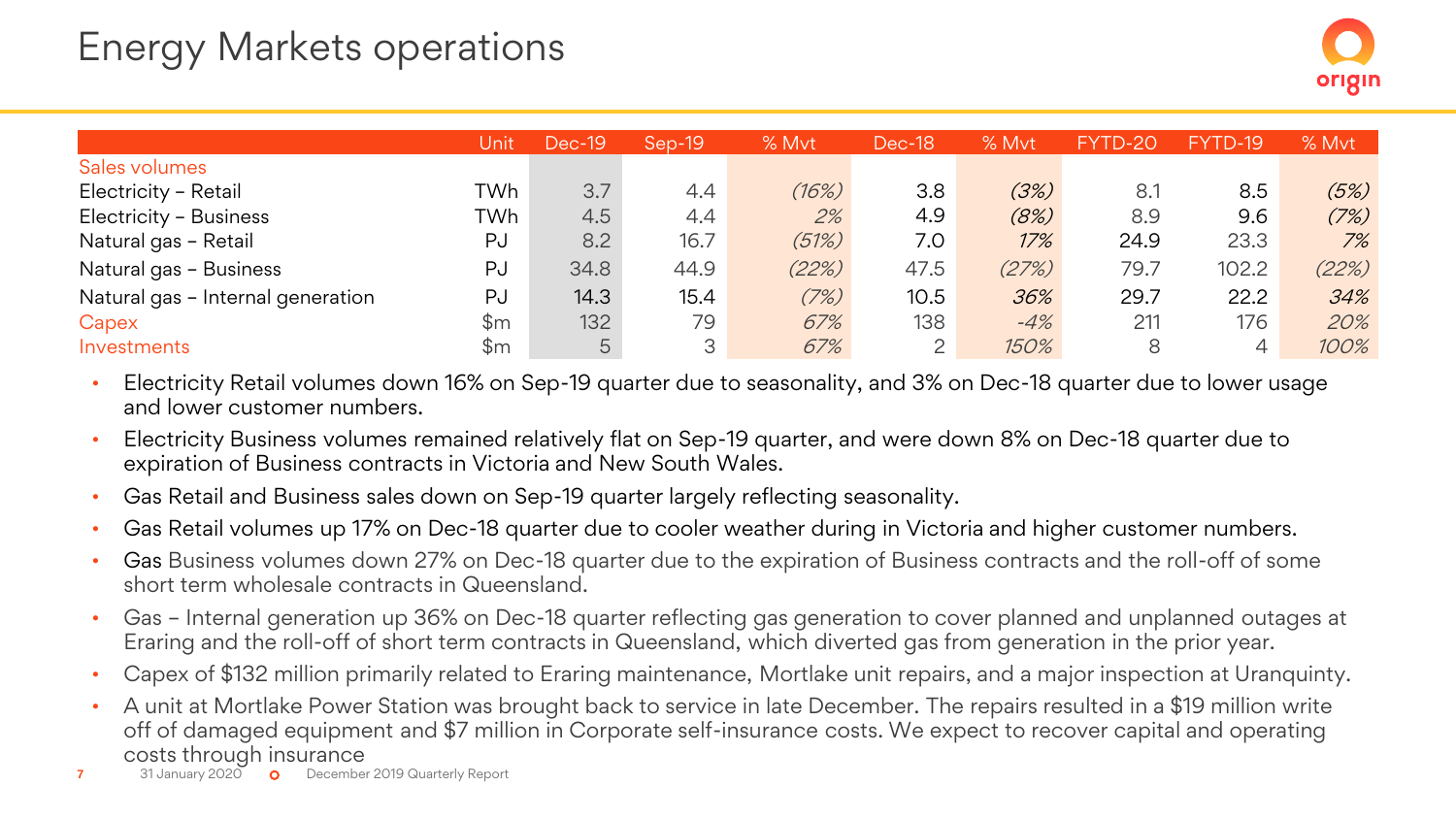$\bullet$ D. Data tables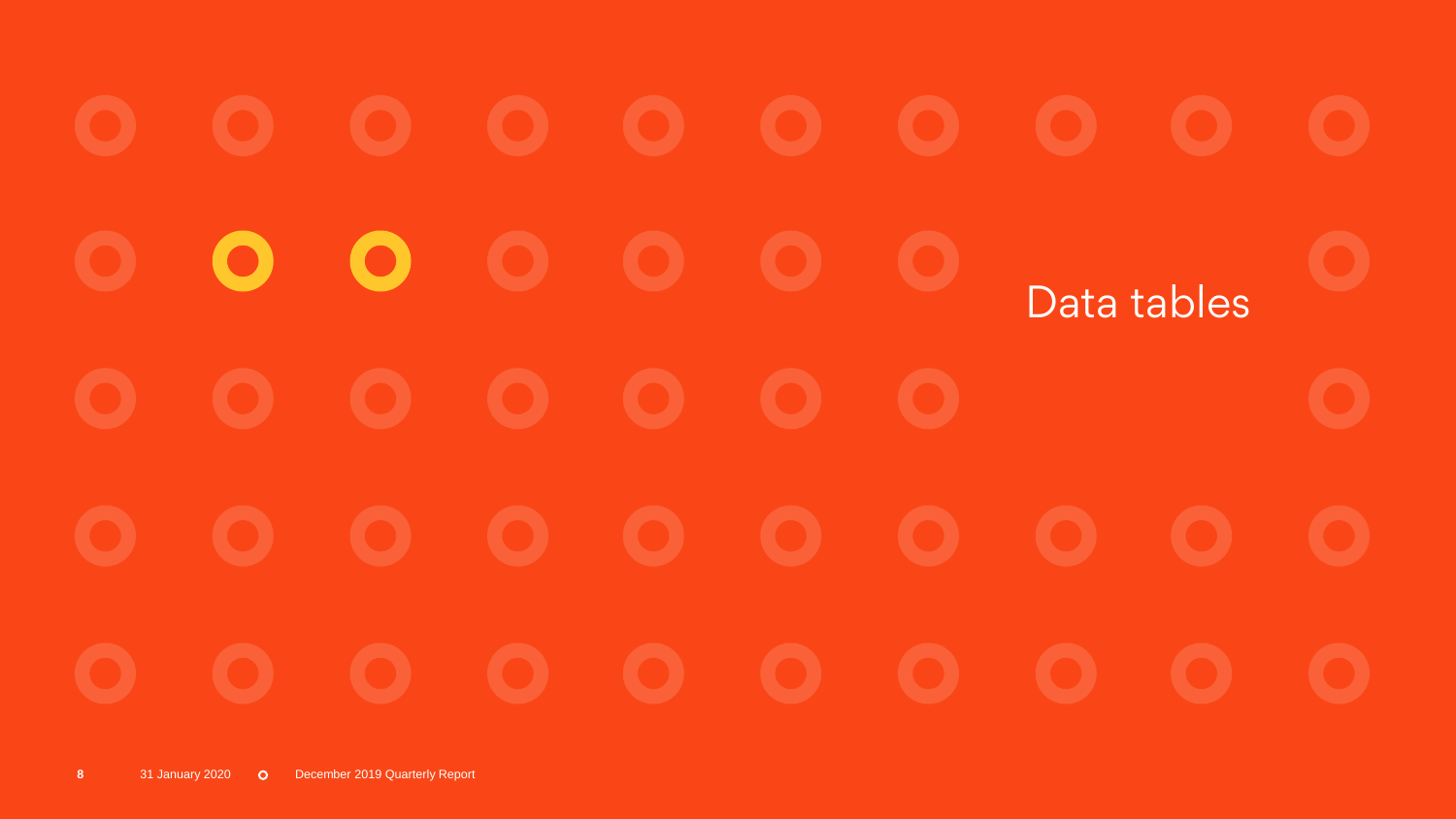## APLNG sources of gas

| <b>Production volumes</b>               | <b>Units</b> | Dec-19 Origin<br><b>Share 37.5%</b> | <b>Sep-19 Origin</b><br><b>Share 37.5%</b> | % Change | Dec-18 Origin<br><b>Share 37.5%</b> | FYTD-20 Origin<br><b>Share 37.5%</b> | FYTD-19 Origin<br><b>Share 37.5%</b> |
|-----------------------------------------|--------------|-------------------------------------|--------------------------------------------|----------|-------------------------------------|--------------------------------------|--------------------------------------|
| Operated                                |              |                                     |                                            |          |                                     |                                      |                                      |
| Spring Gully                            | PJ           | 9.9                                 | 9.8                                        | 1%       | 10.0                                | 19.7                                 | 20.1                                 |
| Peat                                    | PJ           | 0.3                                 | 0.3                                        | 0%       | 0.2                                 | 0.5                                  | O.4                                  |
| Denison                                 | PJ           |                                     |                                            | n/a      | O.1                                 |                                      | O.1                                  |
| Talinga                                 | PJ           | 7.3                                 | 7.3                                        | 0%       | 7.1                                 | 14.6                                 | 14.0                                 |
| Orana                                   | PJ           | 6.7                                 | 6.4                                        | 5%       | 5.2                                 | 13.1                                 | 11.6                                 |
| Condabri                                | PJ           | 12.4                                | 12.4                                       | 0%       | 12.3                                | 24.8                                 | 24.1                                 |
| Combabula/Reedy Creek                   | PJ           | 15.3                                | 15.1                                       | $1\%$    | 14.1                                | 30.4                                 | 28.4                                 |
| <b>Total operated production</b>        | PJ           | 51.8                                | 51.3                                       | 1%       | 49.1                                | 103.1                                | 98.7                                 |
| Non-operated                            |              |                                     |                                            |          |                                     |                                      |                                      |
| Fairview (GLNG)                         | PJ           | 3.3                                 | 3.3                                        | 0%       | 3.6                                 | 6.6                                  | 7.2                                  |
| Arcadia (GLNG)                          | PJ           | O.1                                 | 0.1                                        | 0%       | O.1                                 | 0.2                                  | O.1                                  |
| Angry Jungle (GLNG)                     | PJ           |                                     |                                            | 0%       |                                     |                                      |                                      |
| Anya (QGC)                              | PJ           | 0.2                                 | 0.2                                        | 0%       | O.1                                 | 0.4                                  | O.1                                  |
| Kenya East (QGC)                        | PJ           | 5.8                                 | 5.5                                        | 5%       | 5.2                                 | 11.3                                 | 10.7                                 |
| Kenya (QGC)                             | PJ           | 6.0                                 | 5.8                                        | 3%       | 4.8                                 | 11.8                                 | 10.2                                 |
| Bellevue (QGC)                          | PJ           | 0.3                                 | 0.3                                        | 0%       | 0.3                                 | 0.7                                  | 0.5                                  |
| Total non-operated production           | <b>PJ</b>    | 15.7                                | 15.2                                       | 3%       | 14.0                                | 31.0                                 | 28.6                                 |
| Total upstream production               | PJ           | 67.6                                | 66.5                                       | 2%       | 63.1                                | 134.1                                | 127.3                                |
| Natural gas purchases                   | PJ           | 1.6                                 | 2.4                                        | (33%)    | 4.2                                 | 4.1                                  | 7.9                                  |
| Changes in Upstream gas inventory/other | PJ           | O.1                                 | (1.0)                                      | (110%)   | 1.0                                 | (0.9)                                | 0.3                                  |
| Total sources of natural gas            | PJ           | 69.3                                | 67.9                                       | 2%       | 68.3                                | 137.2                                | 135.5                                |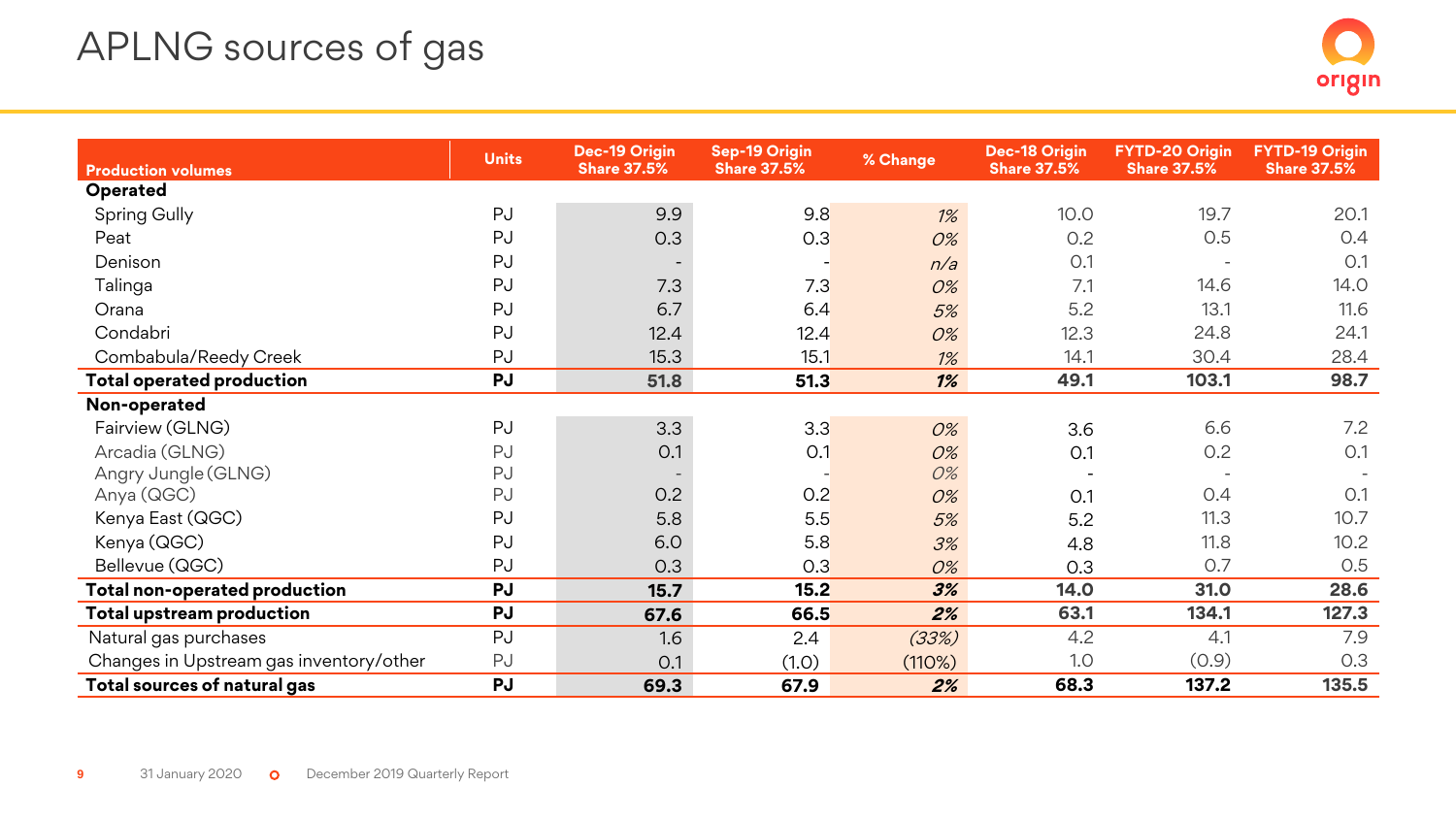| Uses of gas               | <b>Units</b> | Dec-19 Origin<br><b>Share 37.5%</b> | <b>Sep-19 Origin</b><br><b>Share 37.5%</b> | % Change | <b>Dec-18 Origin</b><br><b>Share 37.5%</b> | <b>FYTD-20 Origin</b><br><b>Share 37.5%</b> | <b>FYTD-19 Origin</b><br><b>Share 37.5%</b> |
|---------------------------|--------------|-------------------------------------|--------------------------------------------|----------|--------------------------------------------|---------------------------------------------|---------------------------------------------|
| LNG feed gas              | PJ           | 54.4                                | 49.6                                       | $10\%$   | 50.5                                       | 104.0                                       | 96.3                                        |
| Domestic sales            | ÞU           | 14.9                                | 18.2                                       | (18%)    |                                            | 33.1                                        | 39.2                                        |
| Total uses of natural gas | PJ           | 69.3                                | 67.9                                       | 2%       | 68.3                                       | 137.2                                       | 135.5                                       |

| LNG                                        | <b>Units</b> | Dec-19 Origin<br><b>Share 37.5%</b> | Sep-19 Origin<br><b>Share 37.5%</b> | % Change | Dec-18 Origin<br><b>Share 37.5%</b> | <b>FYTD-20 Origin</b><br><b>Share 37.5%</b> | <b>FYTD-19 Origin</b><br><b>Share 37.5%</b> |
|--------------------------------------------|--------------|-------------------------------------|-------------------------------------|----------|-------------------------------------|---------------------------------------------|---------------------------------------------|
| LNG Production                             |              | 907.8                               | 828.7                               | 10%      | 844.0                               | 1.736.5                                     | 1.610.7                                     |
| Changes in LNG inventory                   |              | 4.0                                 | (16.9)                              | (124%)   | (5.4)                               | (12.9)                                      | (10.0)                                      |
| <b>Total LNG sales volume</b>              |              | 911.8                               | 811.8                               | 12%      | 838.6                               | 1.723.6                                     | 1600.7                                      |
| LNG cargos loaded and shipped <sup>1</sup> |              | 35                                  | 31                                  | 13%      | 32                                  | 66                                          | 61                                          |

1) Number of cargoes reported are 100% APLNG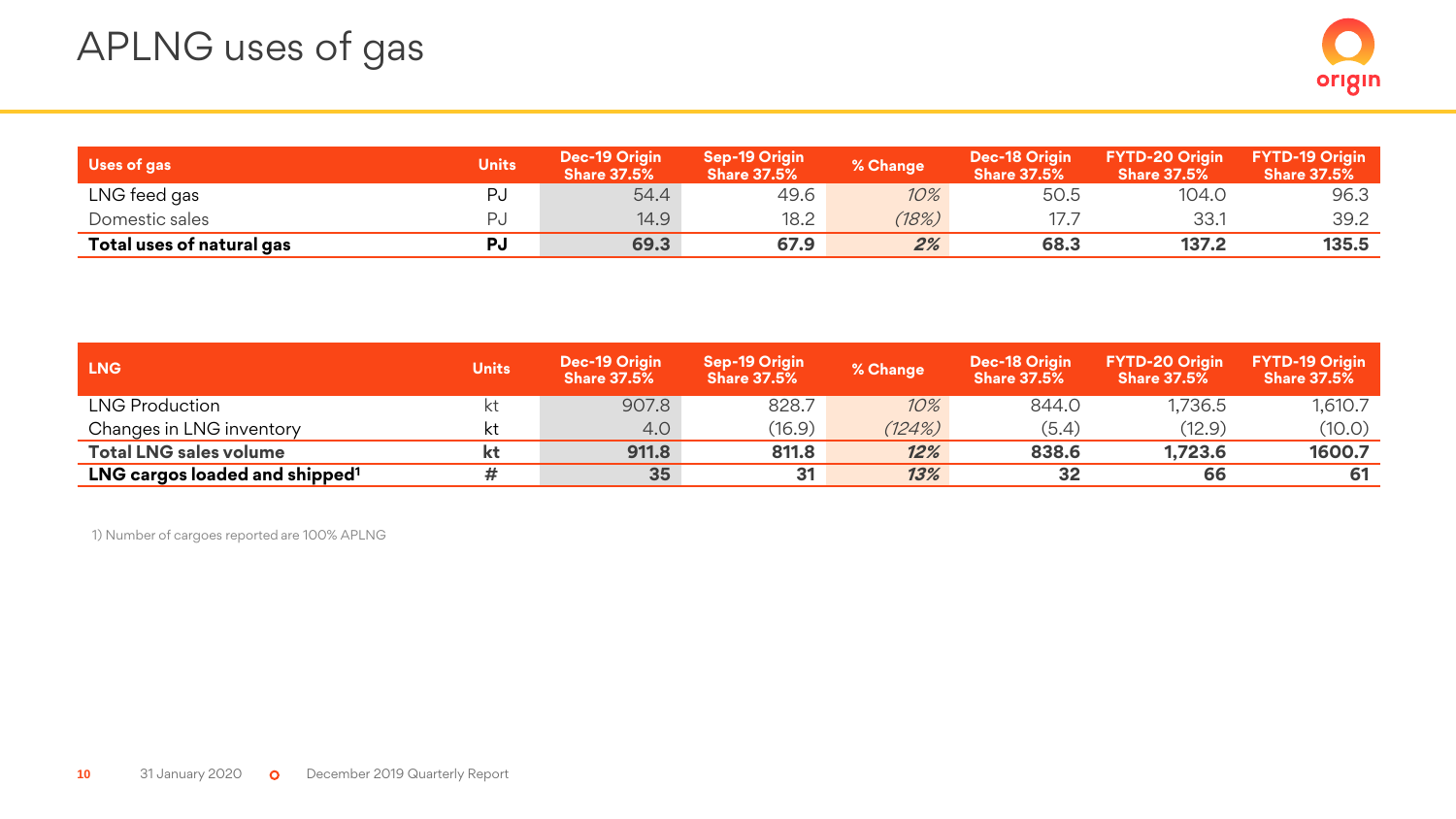| Share of APLNG commodity revenue           | <b>Units</b> | Dec-19 Origin<br><b>Share 37.5%</b> | Sep-19 Origin<br><b>Share 37.5%</b> | % Change | <b>Dec-18 Origin</b><br><b>Share 37.5%</b> | FYTD-20 Origin FYTD-19 Origin<br><b>Share 37.5%</b> | Share 37.5% |
|--------------------------------------------|--------------|-------------------------------------|-------------------------------------|----------|--------------------------------------------|-----------------------------------------------------|-------------|
| LNG                                        | \$m          | 657.0                               | 601.6                               | 9%       | 650.5                                      | 1,258.6                                             | 1,177.5     |
| Domestic Gas                               | \$m          | 59.5                                | 86.7                                | (31%)    | 90.4                                       | 146.2                                               | 203.9       |
| <b>Total Commodity Revenue (ORG share)</b> | \$m          | 716.5                               | 688.3                               | 4%       | 740.9                                      | 1.404.8                                             | 1.381.3     |

| Sales - APLNG average realised prices | <b>Units</b> | Dec-19 Origin<br><b>Share 37.5%</b> | Sep-19 Origin<br><b>Share 37.5%</b> | % Change | <b>Dec-18 Origin</b><br><b>Share 37.5%</b> | <b>FYTD-20 Origin</b><br><b>Share 37.5%</b> | <b>FYTD-19 Origin</b><br><b>Share 37.5%</b> |
|---------------------------------------|--------------|-------------------------------------|-------------------------------------|----------|--------------------------------------------|---------------------------------------------|---------------------------------------------|
| LNG                                   | US\$/mmbtu   | 9.38                                | 9.67                                | (3%)     | 10.59                                      | 9.52                                        | 10.13                                       |
| Domestic Gas                          | \$/GJ        | 4.00                                | 4.76                                | (16%)    | 5.10                                       | 4.42                                        | 5.20                                        |
| <b>Average Commodity price</b>        | \$/GJe       | 10.95                               | 10.89                               | 1%       | 11.54                                      | 10.92                                       | 10.80                                       |

| <b>Origin only costs</b>                | <b>Units</b> | <b>Dec-19</b> | <b>Sep-19</b> | % Change | <b>Dec-18</b> | FYTD-20 | FYTD-19 |
|-----------------------------------------|--------------|---------------|---------------|----------|---------------|---------|---------|
| Hedge premium expense                   | \$m          | (13.7)        | (6.1)         | 125%     | (15.3)        | (19.8)  | (17.4)  |
| Gain / (Loss) on oil hedging            | \$m          | 2.0           | (1.2)         | (267%)   | (27.4)        | 0.8     | (55.4)  |
| Gain / (Loss) on LNG<br>hedging/trading | \$m          | (52.2)        | (14.6)        | 258%     | (35.4)        | (66.8)  | (56.4)  |
| Total                                   | \$m          | (63.9)        | (21.9)        | 192%     | (78.1)        | (85.8)  | (129.2) |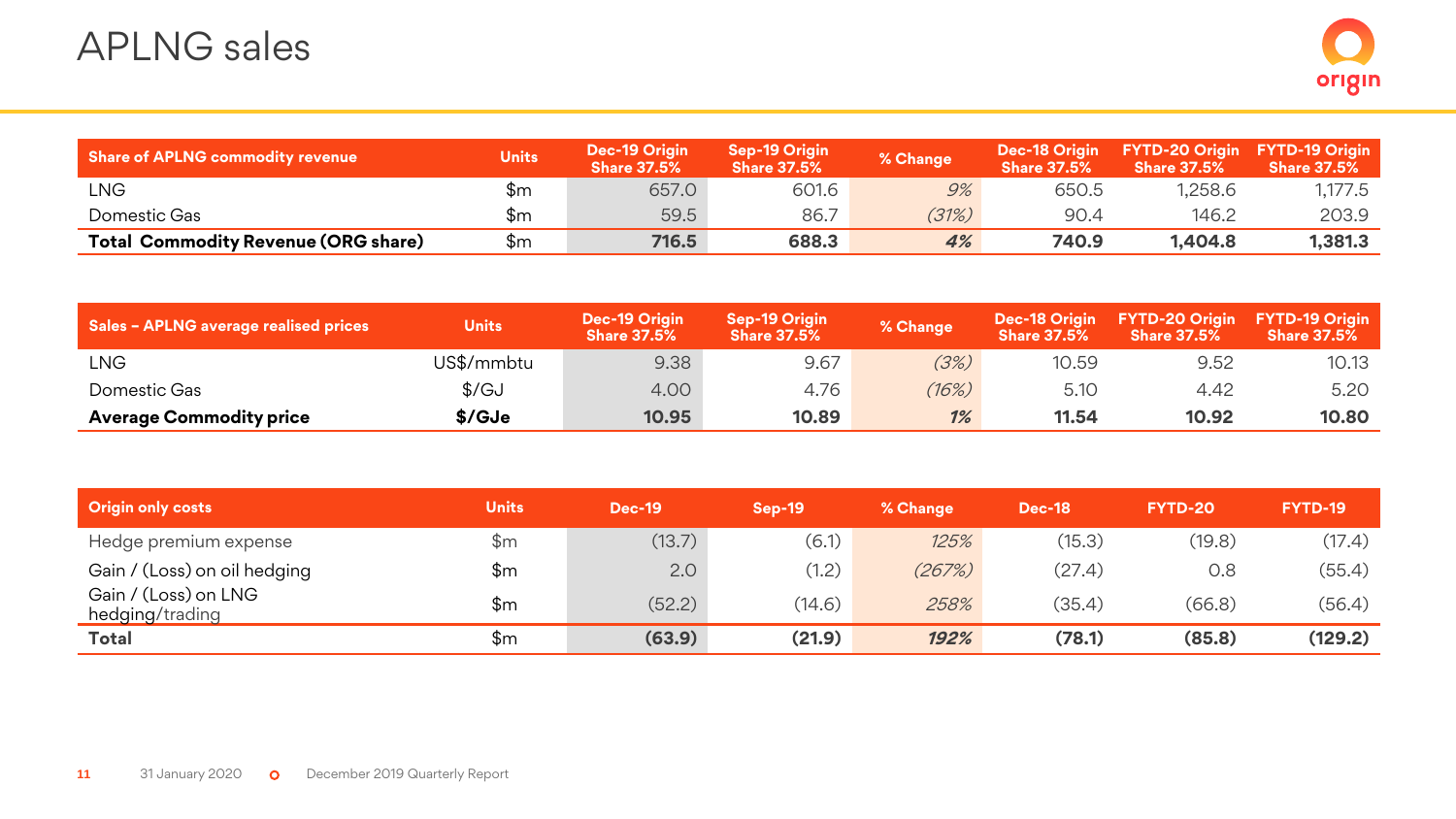

#### **APLNG Operated Production Wells**

|       |                            |                                       |                       | <b>Development Wells</b>                             |                    |
|-------|----------------------------|---------------------------------------|-----------------------|------------------------------------------------------|--------------------|
|       |                            | Avg daily production<br>(APLNG share) |                       | Wells drilled                                        | Wells commissioned |
|       | <b>Spring Gully</b>        | 286 TJ/d                              | Dec-19 QTR<br>FYTD-20 | 2<br>9                                               | 8<br>12            |
| Bowen | Peat                       | 8 TJ/d                                | Dec-19 QTR<br>FYTD-20 | $\overline{\phantom{a}}$                             |                    |
|       | Denison                    | O TJ/d                                | Dec-19 QTR<br>FYTD-20 | $\overline{\phantom{0}}$                             |                    |
|       | Talinga                    | $211$ TJ/d                            | Dec-19 QTR<br>FYTD-20 | $\overline{\phantom{a}}$<br>$\overline{\phantom{0}}$ |                    |
| Surat | Orana                      | 195 TJ/d                              | Dec-19 QTR<br>FYTD-20 | 13                                                   | 4<br>4             |
|       | Condabri                   | 358 TJ/d                              | Dec-19 QTR<br>FYTD-20 | 12<br>31                                             | 13<br>20           |
|       | Combabula / Reedy<br>Creek | 445 TJ/d                              | Dec-19 QTR<br>FYTD-20 | 58<br>105                                            | 45<br>86           |
|       | <b>TOTAL</b>               | 1,503 TJ/d                            | Dec-19 QTR<br>FYTD-20 | 72<br>158                                            | 70<br>122          |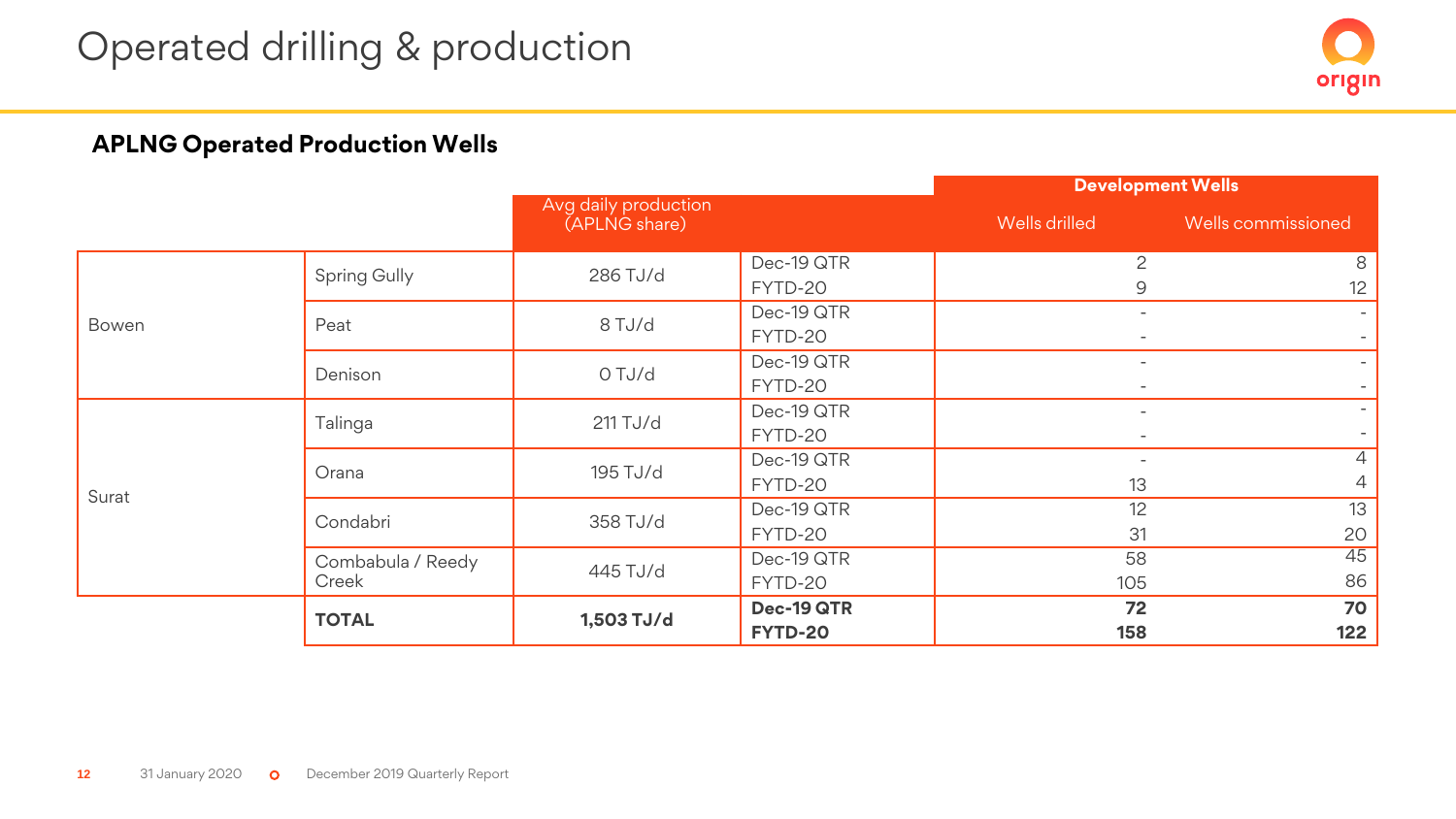

#### Electricity sales volume (TWh)

|                    | Dec-19 QTR    |                  | Sep-19 QTR    |                 | <b>FYTD-20</b> |                 | <b>FYTD-19</b> |                 |
|--------------------|---------------|------------------|---------------|-----------------|----------------|-----------------|----------------|-----------------|
| Volumes sold (TWh) | <b>Retail</b> | <b>Business</b>  | <b>Retail</b> | <b>Business</b> | <b>Retail</b>  | <b>Business</b> | <b>Retail</b>  | <b>Business</b> |
| New South Wales    | 1.8           | 2.2              | 2.2           | 2.2             | 4.0            | 4.4             | 4. .           | 4.8             |
| Queensland         | 1.0           | 1.0 <sub>2</sub> | O.9           | 0.8             | 2.0            | 1.8             | 2.2            | 1.8             |
| Victoria           | 0.6           | 0.9              | 0.8           | O.9             | 1.5            | $1.8^{\circ}$   | 1.6            | $2.2^{\circ}$   |
| South Australia    | 0.3           | 0.5              | 0.4           | 0.4             | 0.7            | O.9             | 0.7            | 0.9             |
| Total volumes sold | 3.7           | 4.5              | 4.4           | 4.4             | 8.1            | 8.9             | 8.5            | 9.6             |

#### Natural Gas sales volume (PJ)

|                             | Dec-19 QTR    |                 | Sep-19 QTR |                 | FYTD-20       |                 | FYTD-19       |                 |
|-----------------------------|---------------|-----------------|------------|-----------------|---------------|-----------------|---------------|-----------------|
| <b>Volumes sold (PJ)</b>    | <b>Retail</b> | <b>Business</b> | Retail     | <b>Business</b> | <b>Retail</b> | <b>Business</b> | <b>Retail</b> | <b>Business</b> |
| New South Wales             | 2.0           | 4.2             | 4.0        | 5.0             | 6.0           | 9.3             | 5.5           | 10.6            |
| Queensland                  | 0.7           | 15.8            | 1.0        | 17.3            | 1.7           | 33.1            | 1.7           | 55.9            |
| Victoria                    | 4.4           | 12.0            | 9.7        | 19.4            | 14.0          | 31.4            | 12.8          | 29.4            |
| South Australia             | 1.1           | 2.7             | 2.1        | 3.2             | 3.2           | 5.8             | 3.3           | 6.2             |
| External volumes sold       | 8.2           | 34.8            | 16.7       | 44.9            | 24.9          | 79.7            | 23.3          | 102.2           |
| Internal sales (generation) | 14.3          |                 | 15.4       |                 | 29.7          |                 | 22.2          |                 |
| Total volumes sold          | 57.2          |                 | 77.1       |                 | 134.3         |                 | 147.7         |                 |